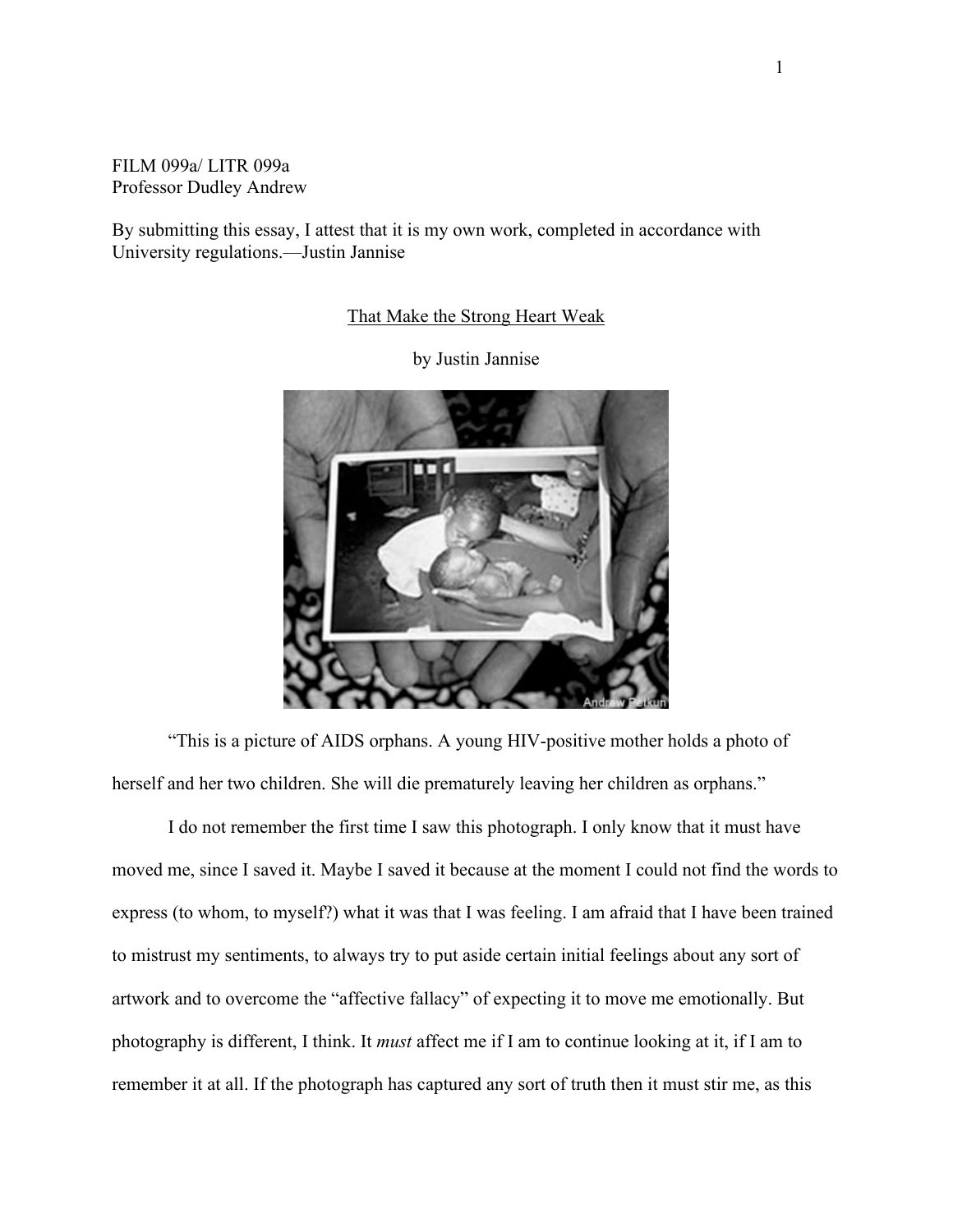one does, every time I look at it. I need to see in a photograph all that concerns a human – love, death, time – and something more, something unique or foreign. This photograph, to me, is all those things.

Looking at it now, I am reminded, or perhaps I notice for the first time, that it is actually *two* photographs. The first is of a pair of hands, holding something special, surrounding it with tenderness as if to protect it from any harm. The hands are at this moment worn cushions, not necessarily old, but worn, used, creased in the same places any cushion would be, but each crease of these cushion-hands sinks deep in a relaxed, yet forced tenderness. The second photo, of course, is the object being held in the first. I will have to call it the inner photograph. Notice its relation to the hands that hold it. Notice how it sits there securely, how its hard edges pierce the soft, folded cloth of those hands. And what a glorious image it contains – one of love, perhaps, but not love tainted by words and language and rationalization, but love that only two children can share at this moment when all they have is the certainty of each other's existence, the tactile sensation of two lips on a cheek, of a cheek on two lips. Is it envy that I feel, or nostalgia, for such a purely childish love this photograph seems to have captured?

This mother evokes sympathy, but not only that, also a kind of circular unity. She holds the picture of herself and she holds her children with the same hands we see in the outer photograph, but our view in the inner is farther out, so that we get to see not really the hands, but a pair of strong arms firm in their support, arms that can bear weight and guide an infant's head toward a brother's reassuring kiss. Out of three faces in the photograph only one does not touch another. The face of the mother looks down, from away and above, with an expression that cannot actually be judged. Perhaps it is one of happiness, of knowing she has both her children with her. Perhaps it is one of frustration, of keeping the two bodies together long enough to have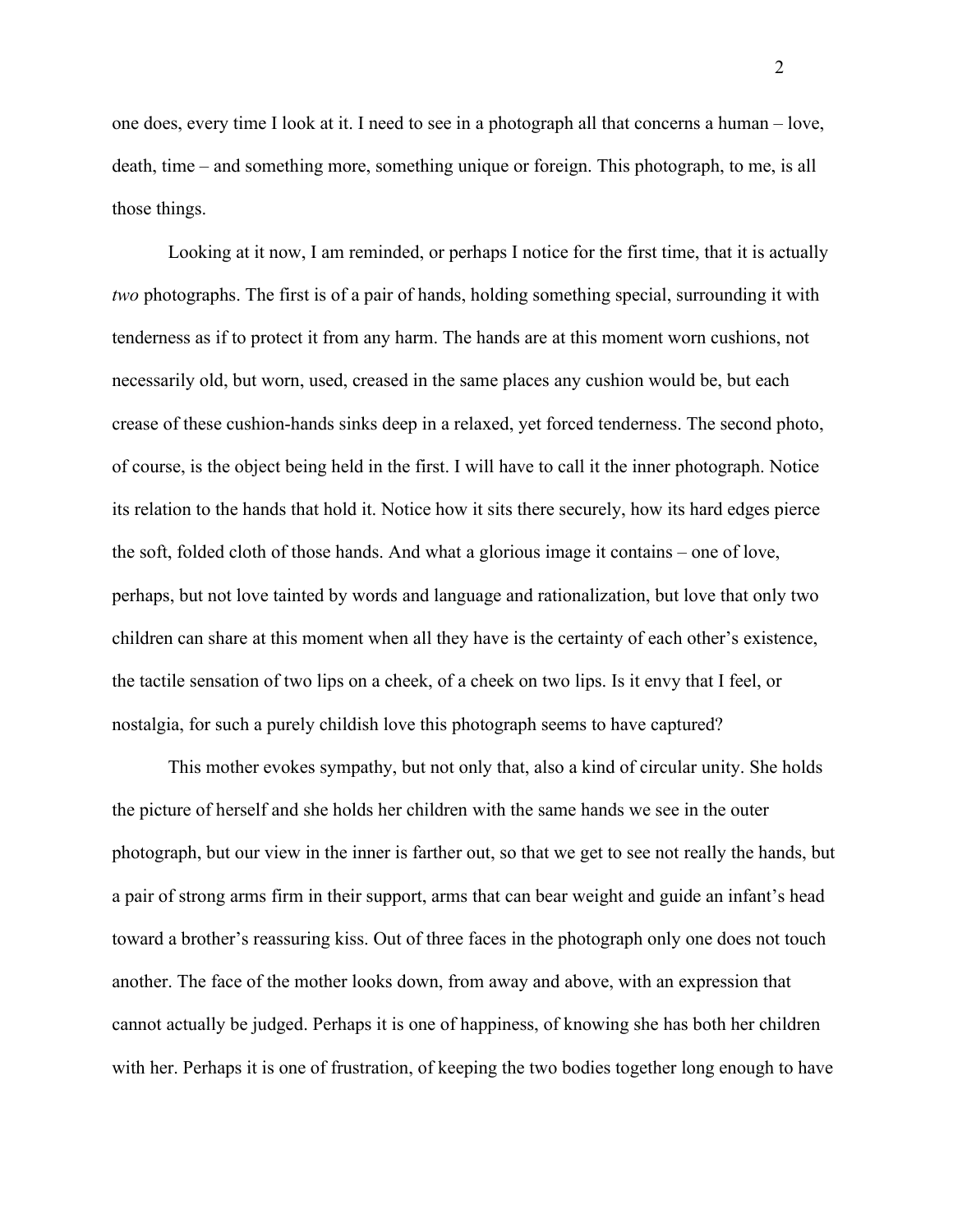the picture taken. Perhaps it is one of grief, of not forgetting that soon she will have to die and leave her children to what? With whom? *What can she do?* What can she do but hold them together for an instant and know that she was there; they were all there for a moment, a moment that passes as soon as the shutter clicks, but is preserved in a way, is *proven.*

Barthes might have commented on the tense of the photograph, of its Time. Death, he might have said, surrounds it. The mother, the woman with AIDS, who in so many ways consumes the picture, "is dead and ... is going to die" (96). We cannot forget this. The photograph does not let us forget the woman's fate or her existence. We know she lived because we see the emotions folded into those worn hands – not just emotions, but somehow everything that is human, a kind of eternal struggle and an acceptance of frailty, failure. We see the pain, the poverty, the love, the tenderness, the hatred, the sickness, the begging possession in every line of her hands. And we know she will die, or that she has died. We do not doubt it for a second. We do not need to be told. We only need to look at those same hands to know it.

From her hands we get the sense that she, too, is fully aware of the fact that she will die soon. Her hands know it. They know it in the way that they grip the photo so selfishly but at the same time offer it up, asking someone to take it, to take it and care for it and give it a good home. Her hands plead, do they not? They ask for help, not for herself, but for her soon-to-be orphaned children. Not just for her children, but they plead for the picture, for the moment to be taken and saved and remembered. Her hands seem to say they cannot hold on forever, and yet, they do. But they are dead hands to us. They live, yes, but they have also already died.

The inner photograph is actually smaller than I sometimes imagine it. Though she holds it with two, it could easily fit into the palm of only one hand. Yet it maintains for me the size of something larger, perhaps the size of a larger family portrait, which it indeed it is, though not in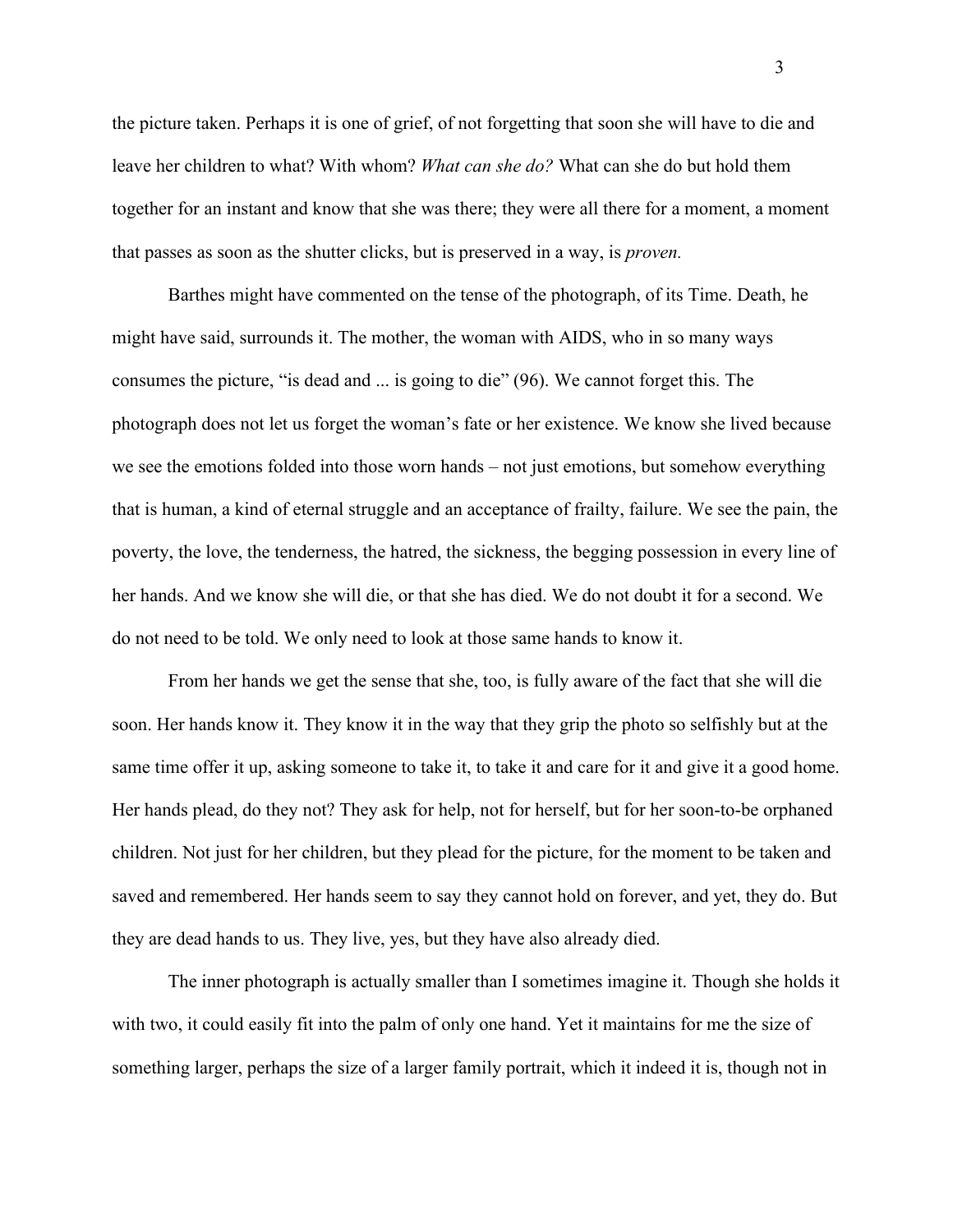the usual contrived, *posed* way that some are, but in a truthful way it serves the function of a portrait by preserving the essence of their family – a mother holding her children who love each other and her. Where is the father? The photograph does not seem to answer, nor does it ask. It simply puts forth the idea that this was, and *is*, a family, by nature of their coexistence in this unit, both a unit of time and space, albeit a very small unit of each.

The children live in this photograph. I feel that there is life in them. They are not dead yet, are they? Or do they feel it too? Do they feel those outer hands surrounding them, tenderly cushioning the treasured fabric of their love for one another, and offering them up to anyone who will save them? The word to describe these children is *held*. In the inner photograph, each of their heads is held by the mother's strong arms. The photograph itself is held, albeit tenderly, possibly sacrificially, by the hands. And we hold them in our eyes, and, sentimentally perhaps, in our hearts, that we might remember this moment that was shared by two human beings we know so little about. We cannot actually hold them, touch them, no, but a camera at some point snatched them up so that one day they could be held.

But what is foreign about it? Why must the picture alone exist to me? Time is not the only boundary. There is also the boundary of space. The white "frame" around the inner photograph may as well be the Atlantic Ocean. This has little to do with physical location, but more with the *idea* of Africa, of poverty so harsh, of being orphaned and alone, that I will never understand. Even if I were to visit the continent I would know very little of it. The photograph is more truthful in its representation of a spatial, but more importantly a mental, barrier. How can I ever know what it is like to live in such a hopeless way? I cannot. This foreignness exists also in my knowing that the hands in the outer photograph are *diseased*, they possess a deadly virus communicated in their image, perhaps, but not transferred. I may touch the photograph of the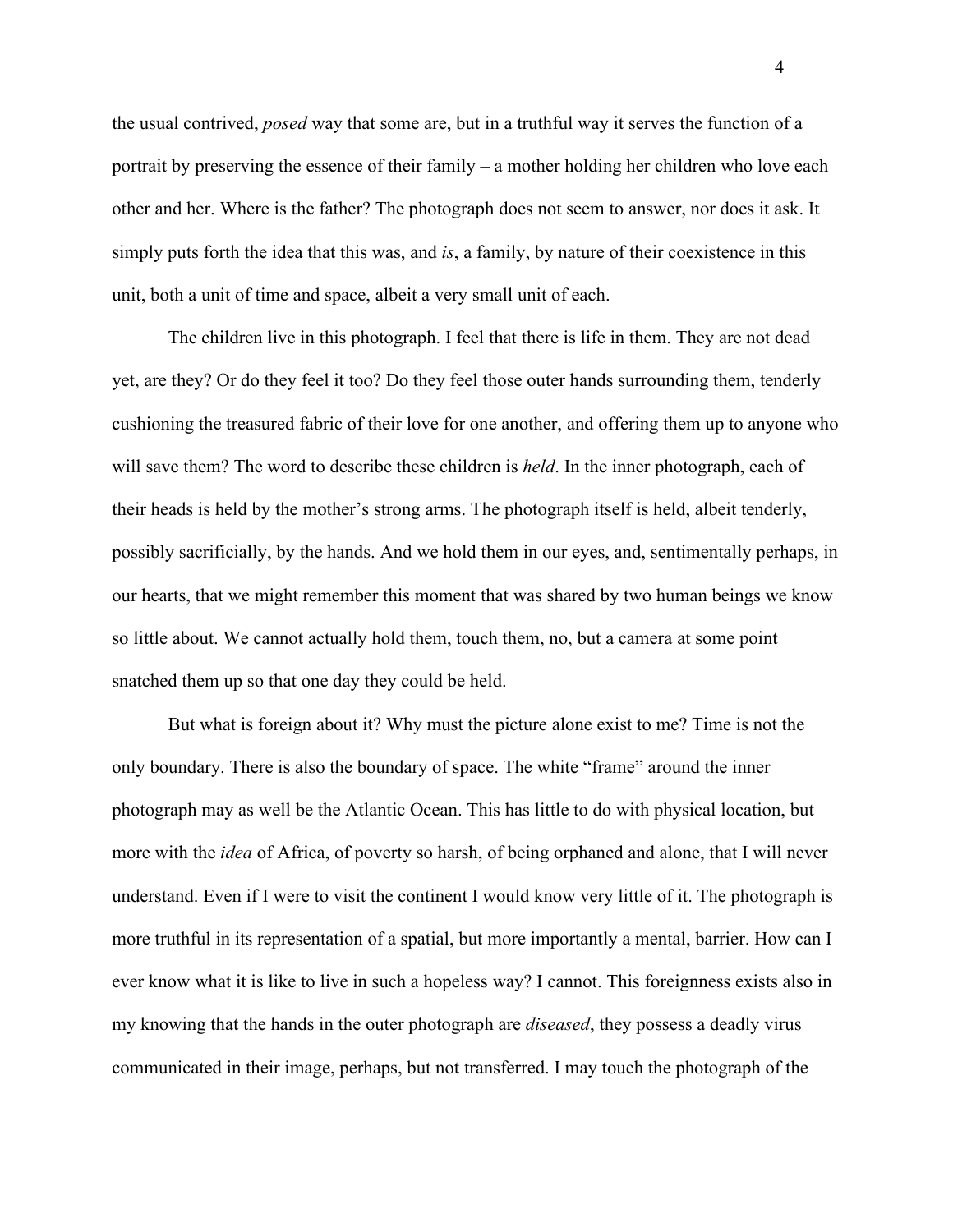hands. I may allow myself to examine them closely enough to see their fingerprints. But in "real life" these hands are untouchable. I would not allow myself to feel their roughness nor their tenderness. The disease isolates the hands, and for that reason I am also afraid of them.

Yet I am always compelled to come back to that central image. When I think of the photograph in memory (not having it before me,) I think of that electrifying connection between the two children. The mother and her hands disappear. And I am left with an impression of impossible hope. Why hope? I feel that I defeat myself in trying to justify it, but the hope, I know, is there. Hope for what? I wish I knew – a better world; perhaps, one in which children like this are not so easily forgotten and the memories of them not so easily discarded. I am reminded of a few lines from Longfellow I must have once memorized: "There are things of which I may not speak; / There are truths that cannot die; / There are thoughts that make the strong heart weak, / And bring a pallor into the cheek, / And a mist before the eye." Hope is what I feel when I observe the connection between these two children, perhaps because their connection is foreign to me – outside of space and time – but it exists wrapped in a kind of photographic package, one of hands that offers their hope to me. They do not speak, but I hear them. They are dead (are going to die) but the truth of their existence remains. And were I to cry, to allow my heart to break for them, it would not be because of any rational or empirical sadness, but because of a flicker of hope that I know exists in this moment that was captured, in this photograph I have remembered and do remember.